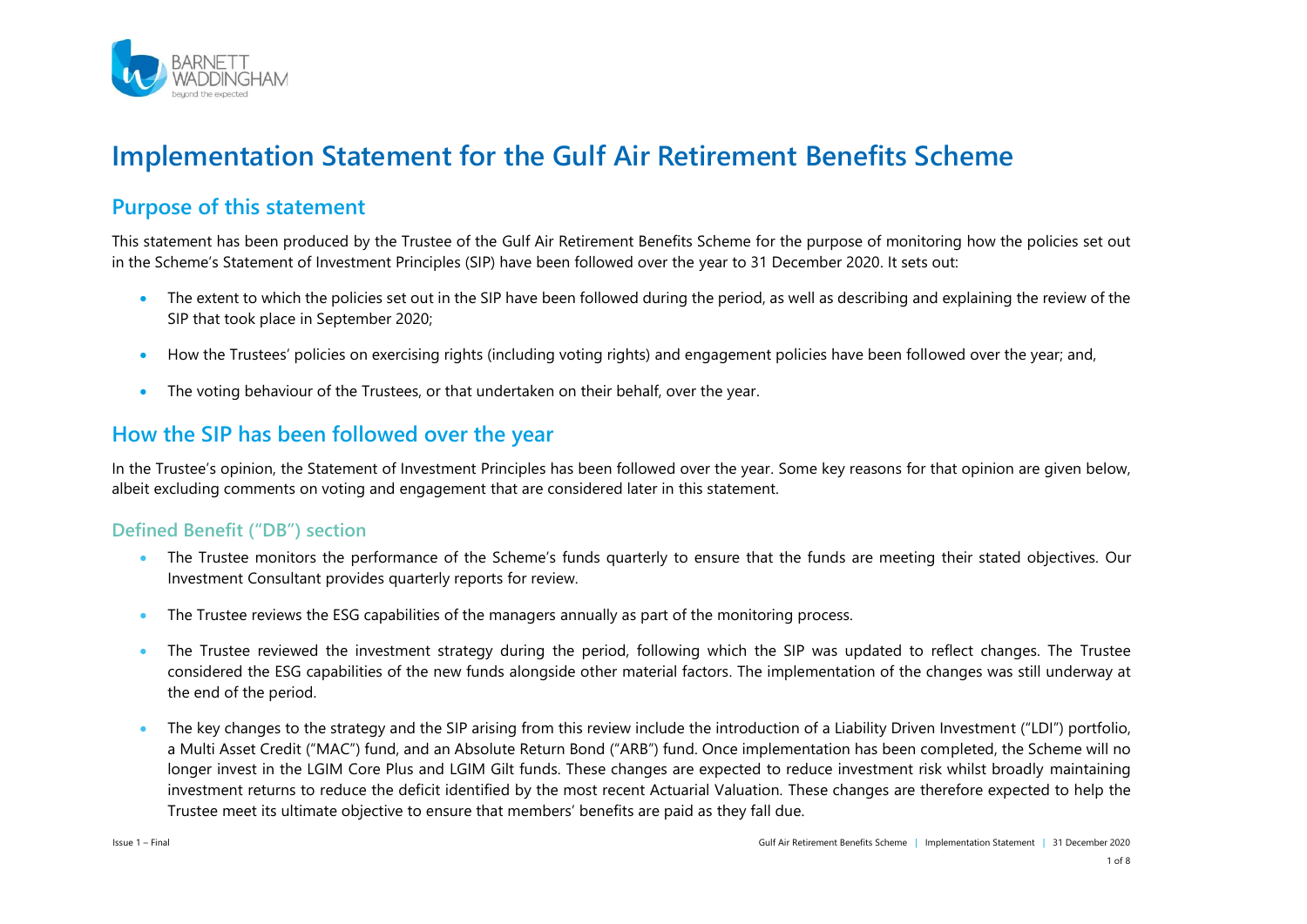

#### **Defined Contribution ("DC") section**

- The Scheme does not offer members of its DC section a default strategy, as defined in the regulations. This recognises that the DC section is not used as a qualifying scheme for auto enrolment purposes and there have been no contributions paid into it since 2007.
- All DC benefits are invested in the Prudential With-Profits Fund. This is reviewed periodically to ensure that the fund is performing in line with expectations and remains consistent with the investment aims and objectives for the DC section of the Scheme.
- The Trustee monitors the performance of Prudential on an ongoing basis, including the annual Value for Members assessment prepared by the Trustee as part of the Chair's Statement.
- . The Statement of Investment Principles was last reviewed in September 2020. No changes were made in relation to the DC section at that time.

#### **How voting and engagement policies have been followed**

At the Scheme year-end, the Scheme's investment managers were: Baring Asset Management Limited (Barings) and Legal and General Investment Management (LGIM). The Trustee believes that their policies on voting and engagement have been met in the following ways:

- The Scheme invests entirely in pooled funds, and as such the Trustee delegates responsibility for carrying out voting and engagement activities to the Scheme's fund managers.
- The Trustee's most recent review of the stewardship and engagement activities of their managers has been carried out alongside the preparation of this report and as part of the recent manager selection exercise. The Trustee is satisfied that the fund managers' policies are reasonable and aligned with the SIP. The Trustee is satisfied that no remedial action is required.

Further information on voting and engagement can be found in the remainder of this document.

**This statement was approved by The Trustee of the Gulf Air Retirement Benefits Scheme on 9 July 2021**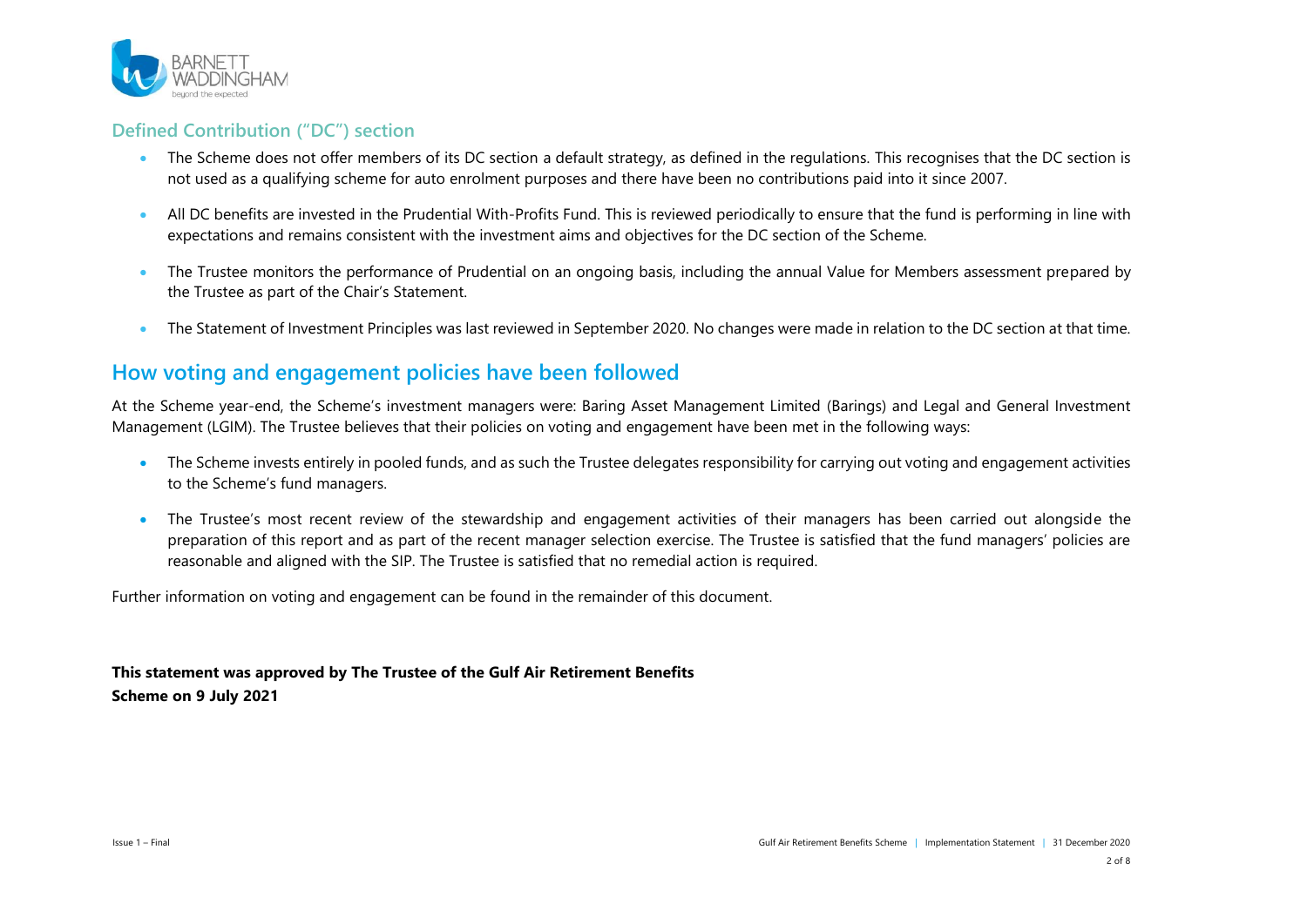

## **Voting Data**

This section provides a summary of the voting activity undertaken by the fund managers on behalf of the Scheme over the year to 31 December 2020.

Only three of the funds invested in by the Scheme during the period invest in asset classes that provide voting rights (namely equities). There are no voting rights attached to the Scheme's investments with LGIM's Over 5 Year Index-Linked Gilts Fund, Over 15 Year Gilt Fund and Core Plus Fund. Therefore no voting data is shown for these assets. Voting data for the relevant funds are summarised in the table below.

| <b>Manager</b>                                                             | <b>Barings</b><br>(DB section)                                                                                           | <b>LGIM</b><br>(DB section)                                                  | <b>Prudential</b><br>(DC section)         |
|----------------------------------------------------------------------------|--------------------------------------------------------------------------------------------------------------------------|------------------------------------------------------------------------------|-------------------------------------------|
| <b>Fund name</b>                                                           | Barings Multi Asset Fund                                                                                                 | Global Equity Market Weights (30:70) Index<br>Fund - GBP 75% Currency Hedged | Prudential With-Profits Fund*             |
| <b>Structure</b>                                                           | Pooled                                                                                                                   |                                                                              |                                           |
| Ability to influence voting behaviour of manager                           | The pooled fund structure means that there is limited scope for the Trustee to influence the manager's voting behaviour. |                                                                              |                                           |
| Number of meetings the manager was eligible to vote at                     | 104                                                                                                                      | 7,188                                                                        | 2,181                                     |
| Number of resolutions the manager was eligible to vote on                  | 1,196                                                                                                                    | 77,223                                                                       | 28,798                                    |
| Percentage of resolutions the manager voted on                             | 97%                                                                                                                      | 100%                                                                         | 82%                                       |
| Percentage of votes that were abstentions                                  | 0.4%                                                                                                                     | 0.7%                                                                         | 1%                                        |
| Percentage of votes that were with management                              | 93%                                                                                                                      | 85%                                                                          | 93%                                       |
| Percentage of votes that were against management                           | 6%                                                                                                                       | 15%                                                                          | 7%                                        |
| Proxy voting advisors (if applicable)                                      | <b>ISS</b>                                                                                                               | <b>ISS</b>                                                                   | ISS, Glass Lewis (varies by fund manager) |
| Percentage of votes contrary to the recommendation of<br>the proxy advisor | 0.4%                                                                                                                     | 0.2%                                                                         | 3%                                        |

\*The Prudential With-Profits Fund is managed by M&G Treasury and Investment Office (M&G T&IO) who have appointed a number of fund managers to manage the assets of the fund. These fund managers include M&G Investment Management, EastSpring Investments, Prudential Portfolio Managers America, and Prudential Investment Managers South Africa.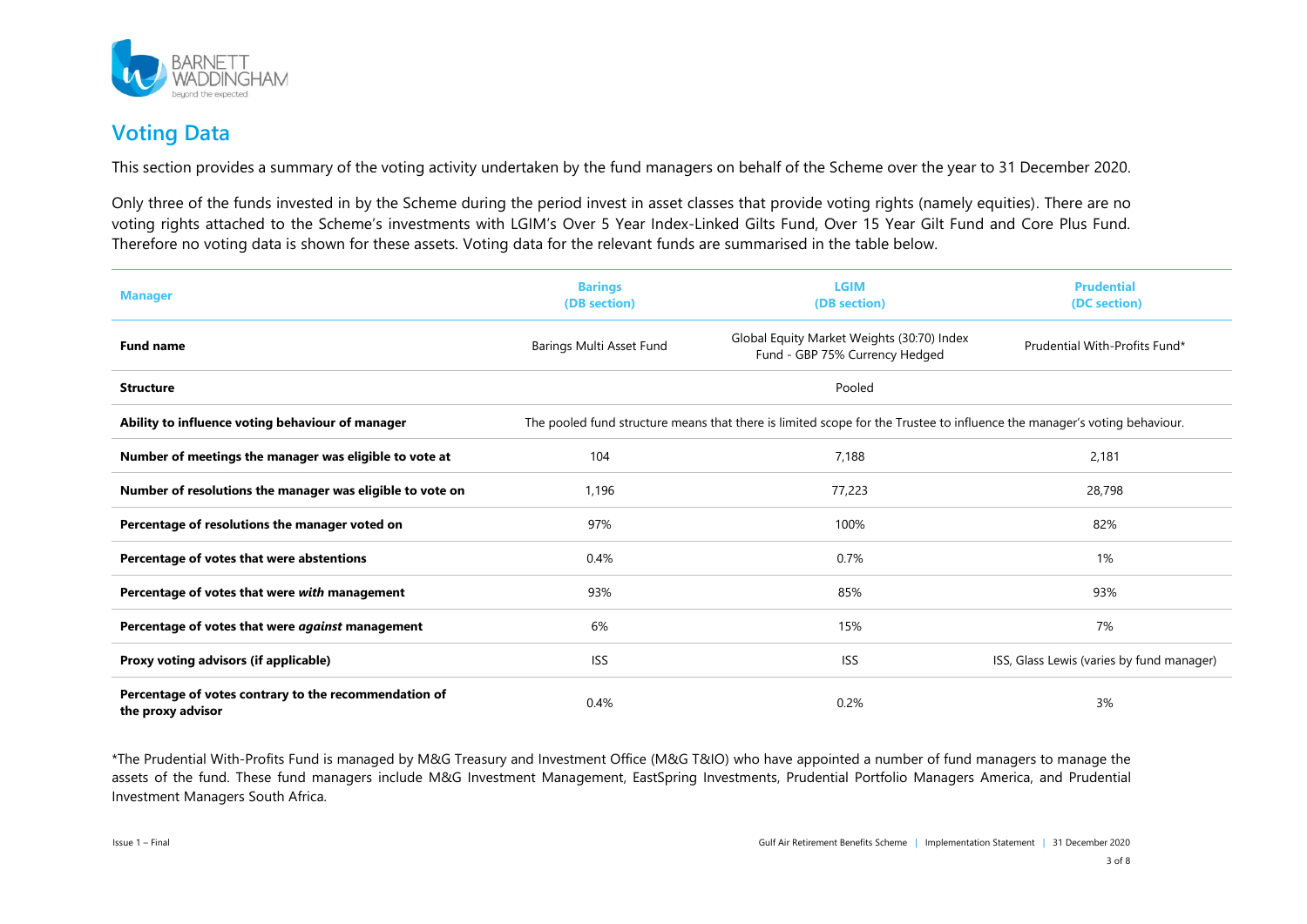

## **Significant votes**

A summary of the data the fund managers have provided is set out below. For the first year of implementation statements we have delegated to the investment managers to define what a "significant vote" is. The rationale is included in the table below.

#### **LGIM Global Equity Market Weights (30:70) Index Fund - GBP 75% Currency Hedged**

|                                                                                                                      | Vote 1                                                                                                                                                                                                                                                                                                                            | Vote 2                                                                                                                                                                                                                                                                                                        | Vote 3                                                                                                                                                                                                                                                                                                                                   |
|----------------------------------------------------------------------------------------------------------------------|-----------------------------------------------------------------------------------------------------------------------------------------------------------------------------------------------------------------------------------------------------------------------------------------------------------------------------------|---------------------------------------------------------------------------------------------------------------------------------------------------------------------------------------------------------------------------------------------------------------------------------------------------------------|------------------------------------------------------------------------------------------------------------------------------------------------------------------------------------------------------------------------------------------------------------------------------------------------------------------------------------------|
| <b>Company name</b>                                                                                                  | Qantas Airways Limited                                                                                                                                                                                                                                                                                                            | Whitehaven Coal                                                                                                                                                                                                                                                                                               | International Consolidated Airlines Group                                                                                                                                                                                                                                                                                                |
| Date of vote                                                                                                         | 23-Oct-20                                                                                                                                                                                                                                                                                                                         | 22-Oct-20                                                                                                                                                                                                                                                                                                     | 07-Sep-20                                                                                                                                                                                                                                                                                                                                |
| <b>Summary of the resolution</b>                                                                                     | Resolution 3: Approve participation of<br>Alan Joyce in the Long-Term Incentive Plan<br>Resolution 4: Approve Remuneration<br>Report                                                                                                                                                                                              | Resolution 6: Approve capital protection.<br>Shareholders are asking the company for a<br>report on the potential wind-down of the<br>company's coal operations, with the<br>potential to return increasing amounts of<br>capital to shareholders                                                             | Resolution 8: Approve Remuneration<br>Report                                                                                                                                                                                                                                                                                             |
| How the manager voted                                                                                                | LGIM voted against resolution 3 and<br>supported resolution 4                                                                                                                                                                                                                                                                     | LGIM voted for the resolution                                                                                                                                                                                                                                                                                 | LGIM voted against the resolution.                                                                                                                                                                                                                                                                                                       |
| If the vote was against management, did<br>the manager communicate their intent<br>to the company ahead of the vote? | During ongoing engagement, LGIM's<br>Investment Stewardship team<br>communicated the voting decision directly<br>to the company before the AGM and<br>provided feedback to the remuneration<br>committee                                                                                                                          | LGIM publicly communicates its vote<br>instructions on its website with the<br>rationale for all votes against management.<br>It is LGIM's policy not to engage with<br>investee companies in the three weeks<br>prior to an AGM as their engagement is<br>not limited to shareholder meeting topics          | LGIM publicly communicates its vote<br>instructions in monthly regional vote<br>reports on its website with the rationale for<br>all votes against management. It is LGIM's<br>policy not to engage with investee<br>companies in the three weeks prior to an<br>AGM as their engagement is not limited to<br>shareholder meeting topics |
| Rationale for the voting decision                                                                                    | The COVID crisis has had an impact on the<br>Australian airline company's financials. In<br>light of this, the company raised significant<br>capital to execute its recovery plan. It also<br>cancelled dividends, terminated employees<br>and accepted government assistance. The<br>circumstances triggered extra scrutiny from | The role of coal in the future energy mix is<br>increasingly uncertain, due to the<br>competitiveness of renewable energy, as<br>well as increased regulation: in Q4 2020<br>alone three of Australia's main export<br>markets for coal - Japan, South Korea and<br>China - have announced targets for carbon | The COVID-19 crisis has negatively<br>impacted this airline company's financials.<br>LGIM sent a private letter to the company<br>to state their support during the pandemic.<br>LGIM encouraged the board to<br>demonstrate restraint and discretion with<br>its executive remuneration. As a result of                                 |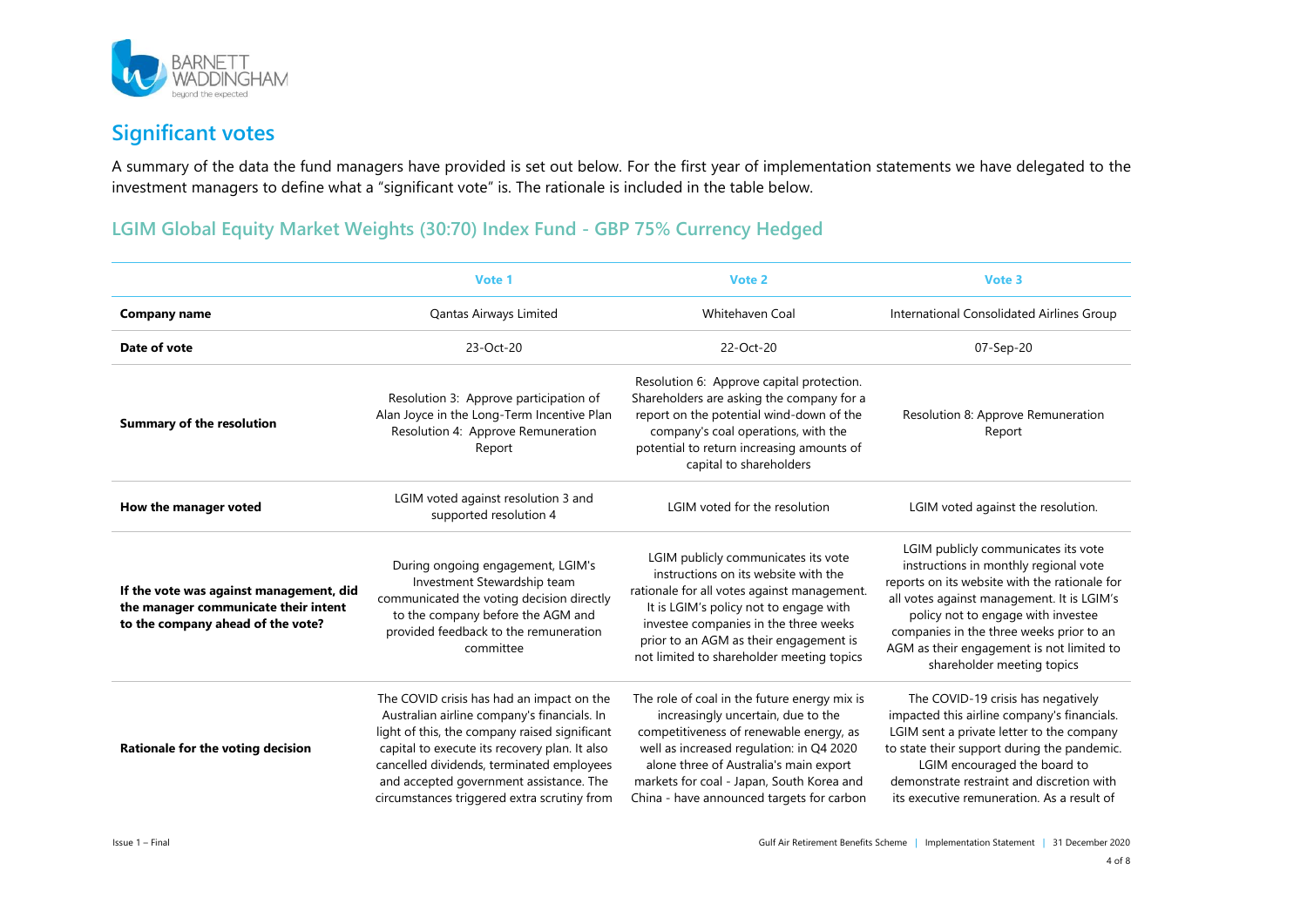

|                                                           | Vote 1                                                                                                                                                                                                                                                                                                                                                                                                                                                                                                                                                                                                                 | Vote 2                                                                                                                                                                                                                                                                                                                                                                                                            | Vote 3                                                                                                                                                                                                                                                                                                                                                                                                                                                                          |
|-----------------------------------------------------------|------------------------------------------------------------------------------------------------------------------------------------------------------------------------------------------------------------------------------------------------------------------------------------------------------------------------------------------------------------------------------------------------------------------------------------------------------------------------------------------------------------------------------------------------------------------------------------------------------------------------|-------------------------------------------------------------------------------------------------------------------------------------------------------------------------------------------------------------------------------------------------------------------------------------------------------------------------------------------------------------------------------------------------------------------|---------------------------------------------------------------------------------------------------------------------------------------------------------------------------------------------------------------------------------------------------------------------------------------------------------------------------------------------------------------------------------------------------------------------------------------------------------------------------------|
|                                                           | LGIM, who wanted to ensure the impact of<br>the COVID crisis on the company's<br>stakeholders was reflected in the executive<br>pay package. LGIM supported the<br>remuneration report (resolution 4) given<br>the executive salary cuts, short-term<br>incentive cancellations, and the CEO's<br>voluntary decision to defer the vesting of<br>the long-term incentive plan (LTIP).<br>However, LGIM still had concerns about<br>the size of the 2021 LTIP grant, especially<br>given the remuneration committee were<br>not able to exercise discretion. LGIM voted<br>against resolution 3 to signal their concern. | neutrality around 2050. LGIM has publicly<br>advocated for a 'managed decline' for<br>fossil fuel companies, in line with global<br>climate targets, with capital being returned<br>to shareholders instead of spent on<br>diversification and growth projects that risk<br>becoming stranded assets. As the most<br>polluting fossil fuel, the phase-out of coal<br>will be key to reaching these global targets | the crisis, the company took up support<br>under various government schemes. The<br>company also announced a 30% cut to its<br>workforce, decided to withdraw its<br>dividend for 2020 and sought approval for<br>a rights issue of 2.75 billion to strengthen<br>its balance sheet. In light of this, LGIM were<br>concerned about the level of bonus<br>payments, which are 80% to 90% of salary<br>for current executives and 100% of their<br>salary for the departing CEO. |
| <b>Outcome of the vote</b>                                | About 90% of shareholders supported<br>resolution 3 and 91% supported<br>resolution 4. The meeting results highlight<br>LGIM's stronger stance on the topic of<br>executive remuneration.                                                                                                                                                                                                                                                                                                                                                                                                                              | The resolution did not pass, as a relatively<br>small amount of shareholders (4%) voted<br>in favour. However, the environmental<br>profile of the company continues to remain<br>in the spotlight: in late 2020 the company<br>pleaded guilty to 19 charges for breaching<br>mining laws that resulted in significant<br>environmental harm.                                                                     | 28.4% of shareholders opposed the<br>remuneration report.                                                                                                                                                                                                                                                                                                                                                                                                                       |
| Implications of the outcome                               | LGIM will continue to engage with the<br>company                                                                                                                                                                                                                                                                                                                                                                                                                                                                                                                                                                       | LGIM will continue to monitor this<br>company                                                                                                                                                                                                                                                                                                                                                                     | LGIM will continue to engage closely with<br>the renewed board                                                                                                                                                                                                                                                                                                                                                                                                                  |
| Criteria on which the vote is considered<br>"significant" | It highlights the challenges of factoring in<br>the impact of the COVID situation into the<br>executive remuneration package                                                                                                                                                                                                                                                                                                                                                                                                                                                                                           | The vote received media scrutiny and is<br>emblematic of a growing wave of green<br>shareholder activism                                                                                                                                                                                                                                                                                                          | LGIM considers this vote significant as it<br>illustrates the importance for investors of<br>monitoring investee companies' responses<br>to the COVID crisis                                                                                                                                                                                                                                                                                                                    |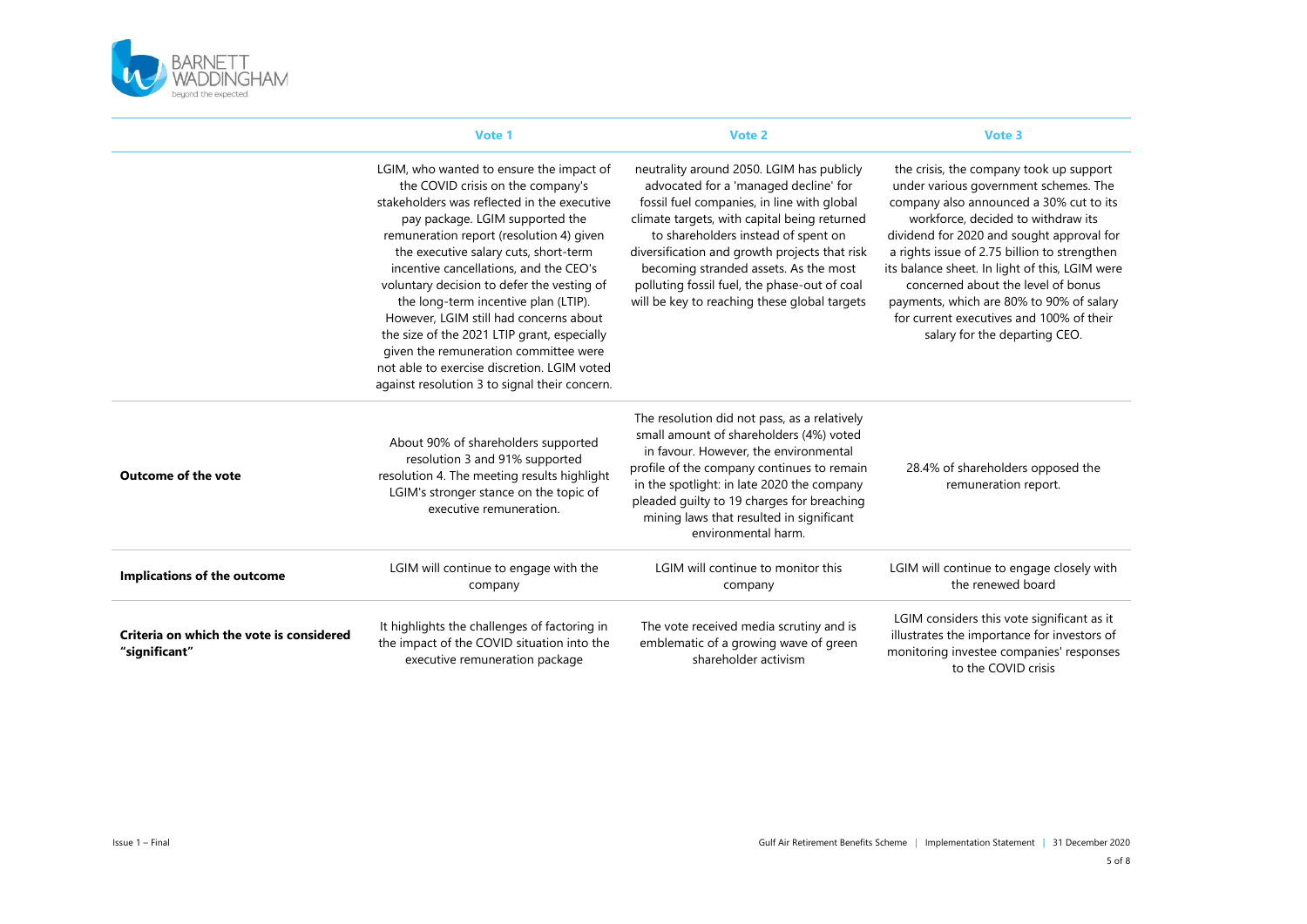

## **Barings Multi Asset Fund**

|                                                                                                                         | Vote 1                                        | Vote 2                                                                                                          | Vote 3                                        | Vote 4                                         |
|-------------------------------------------------------------------------------------------------------------------------|-----------------------------------------------|-----------------------------------------------------------------------------------------------------------------|-----------------------------------------------|------------------------------------------------|
| <b>Company name</b>                                                                                                     | Toyota                                        | Tui AG                                                                                                          | East Japan Railway Company                    | Nissan Chemical Corp                           |
| Date of vote                                                                                                            | 11-Jun-2020                                   | 11-Feb-2020                                                                                                     | 23-Jun-2020                                   | 25-Jun-2020                                    |
| <b>Approximate size of fund's</b><br>holding as at the date of the<br>vote (as % of portfolio)                          | $<0.5\%$                                      | $<0.5\%$                                                                                                        | $<0.5\%$                                      | $<0.5\%$                                       |
| <b>Summary of the resolution</b>                                                                                        | Appointment of director                       | Board remuneration                                                                                              | Appointment of<br>director                    | Appointment of director                        |
| How the manager voted                                                                                                   | Against                                       | Against                                                                                                         | Against                                       | Against                                        |
| If the vote was against<br>management, did the manager<br>communicate their intent to the<br>company ahead of the vote? | Yes                                           | Yes                                                                                                             | Yes                                           | Yes                                            |
| <b>Rationale for the voting</b><br>decision                                                                             | Board not deemed sufficiently<br>independent. | Remuneration for incoming CEO<br>deemed questionable.                                                           | Board not deemed sufficiently<br>Independent. | Diversity of board considered<br>insufficient. |
| Criteria on which the vote is                                                                                           |                                               | in the control of the control of the control of the control of the control of the control of the control of the |                                               |                                                |

**criteria on which the vote is**<br> **considered "significant"** Barings review the votes for each year and make a judgement accordingly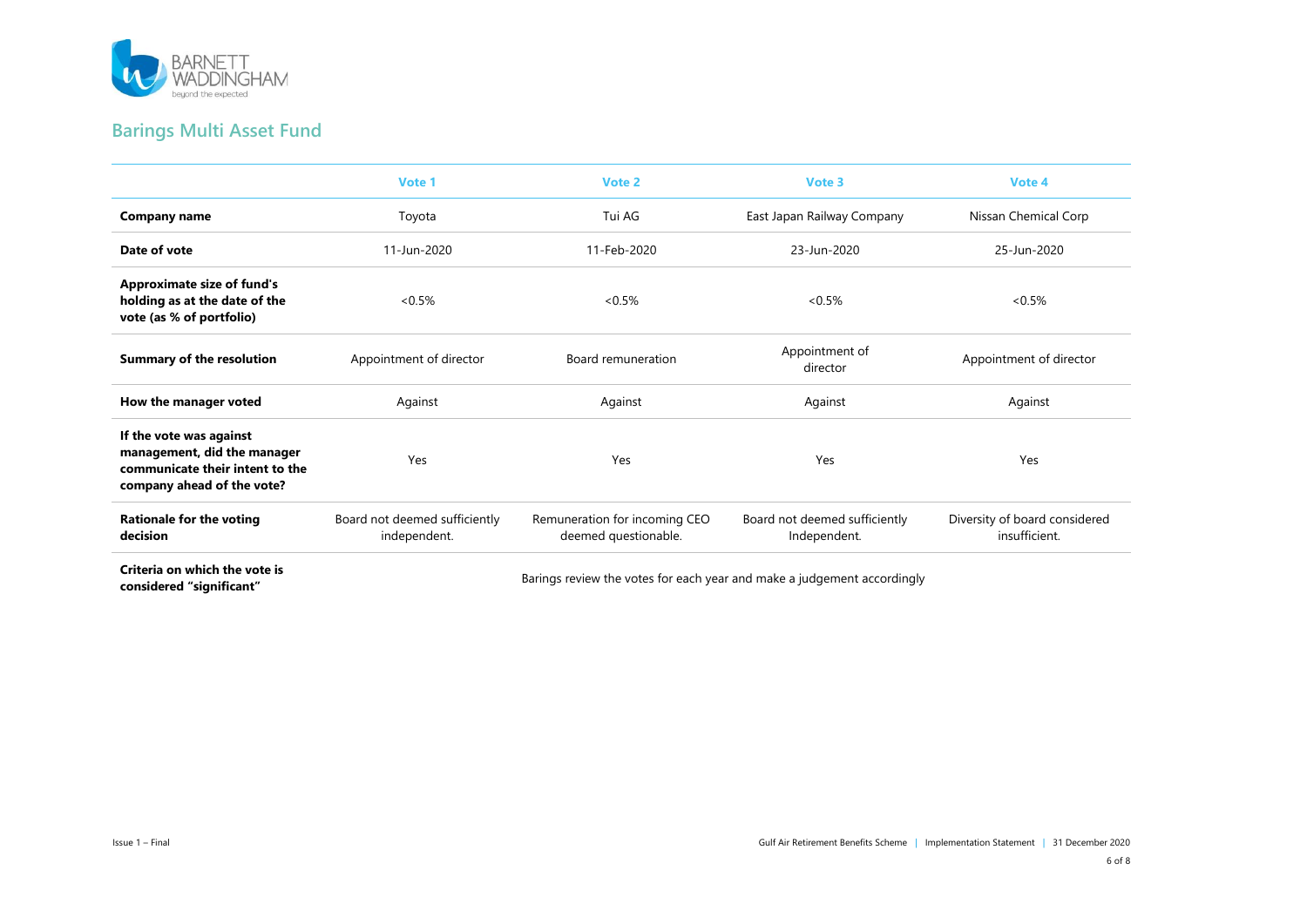

#### **Prudential With-Profits Fund\***

|                                                                                                                      | Vote 1                                                            | Vote 2                                                                                                                                      | Vote 3                                                                                                                                                                                                                                                                                                                                                                                                                                                                                 |
|----------------------------------------------------------------------------------------------------------------------|-------------------------------------------------------------------|---------------------------------------------------------------------------------------------------------------------------------------------|----------------------------------------------------------------------------------------------------------------------------------------------------------------------------------------------------------------------------------------------------------------------------------------------------------------------------------------------------------------------------------------------------------------------------------------------------------------------------------------|
| <b>Company name</b>                                                                                                  | <b>BHP Ltd</b>                                                    | Royal Dutch Shell Plc                                                                                                                       | Facebook, Inc. Class A                                                                                                                                                                                                                                                                                                                                                                                                                                                                 |
| Date of vote                                                                                                         | 15-Oct-2020                                                       | 19-May-2020                                                                                                                                 | 07-May-2020                                                                                                                                                                                                                                                                                                                                                                                                                                                                            |
| Approximate size of fund's holding as at<br>the date of the vote (as % of portfolio)                                 | 0.4%                                                              | 0.4%                                                                                                                                        | 0.1%                                                                                                                                                                                                                                                                                                                                                                                                                                                                                   |
| <b>Summary of the resolution</b>                                                                                     | Adopt interim cultural heritage<br>protection measures            | Shareholder resolution requesting Shell to<br>set and publish targets for Greenhouse Gas<br>(GHG) Emissions                                 | Shareholder proposal to report<br>on political advertising                                                                                                                                                                                                                                                                                                                                                                                                                             |
| How the manager voted                                                                                                | Against                                                           | For                                                                                                                                         | Against management;<br>For proposal                                                                                                                                                                                                                                                                                                                                                                                                                                                    |
| If the vote was against management, did<br>the manager communicate their intent<br>to the company ahead of the vote? | Not recorded                                                      | Yes                                                                                                                                         | No                                                                                                                                                                                                                                                                                                                                                                                                                                                                                     |
| Rationale for the voting decision                                                                                    | Concern over impact on operations                                 | The manger thinks that the company<br>should provide comprehensive disclosure<br>to shareholders on its environmental<br>impacts and risks. | Voted against management<br>recommendation to vote down a<br>shareholder proposal for Facebook to<br>report on political advertising on<br>Facebook's social media platforms and<br>assess impact on democratic processes.<br>We voted against management as<br>shareholders would benefit from increased<br>disclosures to better understand specific<br>risks that Facebook may face as well as<br>broader societal impact in terms of public<br>discourse and democratic processes. |
| Criteria on which the vote is considered<br>"significant"                                                            | Issue/subject matter that has high<br>sensitivity to stakeholders | Issue/subject matter that has high<br>sensitivity to stakeholders                                                                           | Potential for material impact on the<br>financial performance of the investment.                                                                                                                                                                                                                                                                                                                                                                                                       |

\*As noted above, the Prudential With-Profits Fund is managed by M&G Treasury and Investment Office (M&G T&IO) who have appointed a number of fund managers to manage the assets of the fund.